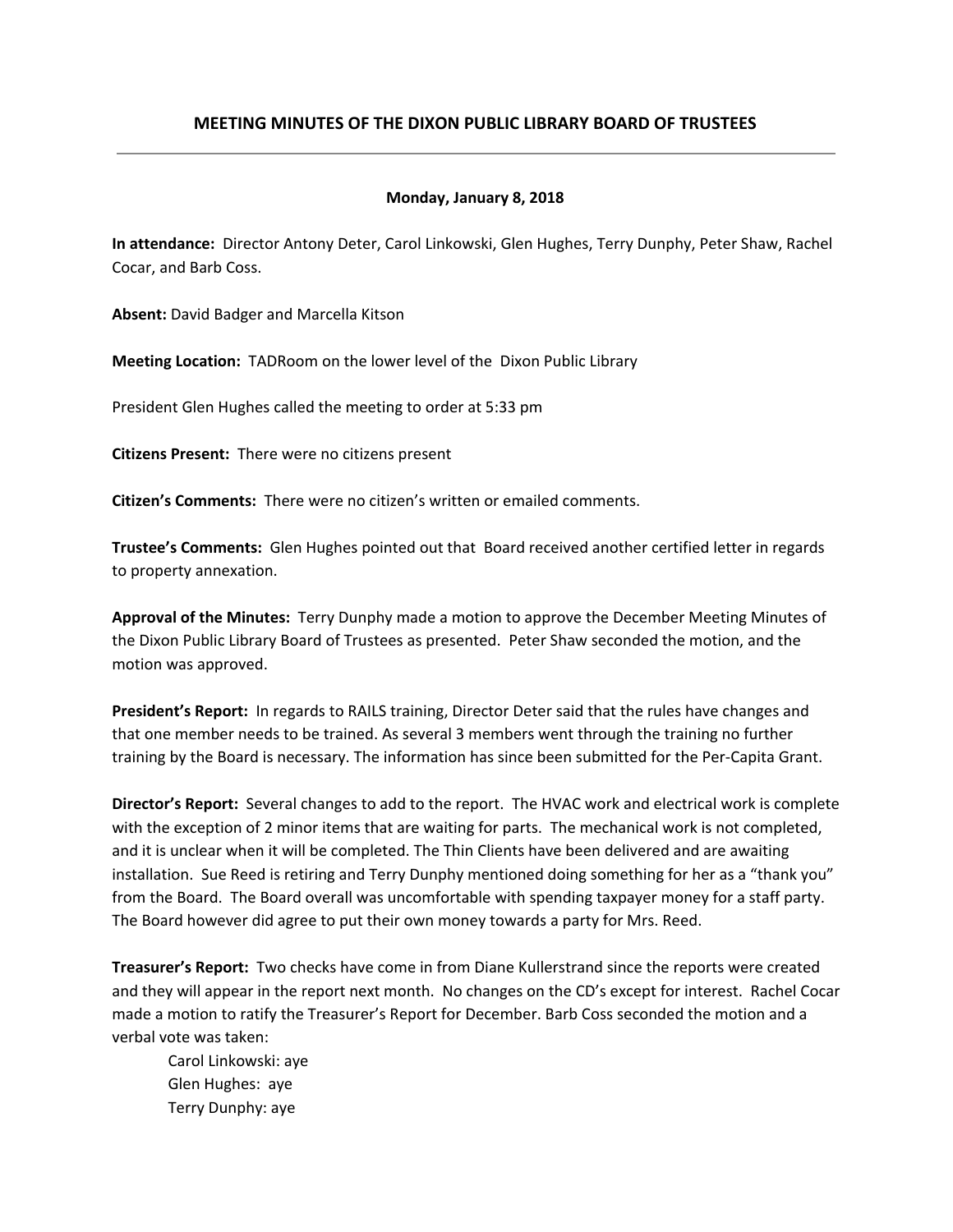Peter Shaw: aye Rachel Cocar: aye Barb Coss: aye Tracey Lawton: aye The motion was carried

**Invoices and Expenditures:** Discussion about the categories on the Trust Fund, Memorial, Donations, and Special Funds page revolved around streamlining the page even more by arranging categories and moving some categories. Peter Shaw made a motion to ratify the Library Invoices and Expenditures for December. Tracey Lawton seconded the motion and a verbal vote was taken:

Carol Linkowski: aye Glen Hughes: aye Terry Dunphy: aye Peter Shaw: aye Rachel Cocar: aye Barb Coss: aye Tracey Lawton: aye The motion was carried

#### **Committee Reports:**

- ❖ **Finance and Budget:** addressing later in the meeting
- ❖ **Building and Grounds:** none
- ❖ **Personnel and Salary:** none
- ❖ **By-Laws, Policies, and Procedures:** none
- ❖ **Technology and Technology Resources:** none

**Unfinished Business:** Library Policy discussion about the lending policy.

- $\triangleright$  The Director explained that the loan times and fines have not been updated in several years.
- $\triangleright$  What is written in the policy is not what is being practiced and the Director would like to make them the same to prevent possible issues.
- $\triangleright$  Carol Linkowski brought up if an item it on a waitlist that is cannot be renewed.
- $\triangleright$  Libraries around the area are moving to a "Library of Things" which has various items to check out. Examples given were tools, cake tins, etc.
- $\triangleright$  Carol Linkowski made a motion to amend the Loan Limits to "Loan Limit Per Library Card: 20 books; 4 DVDs; 4 magazines; 4 CDs; 4 audiobooks." Rachel Cocar seconded the motion and the motion was approved.
- $\geq$  Carol Linkowski made a motion to amend the loan period to "All items are checked out for 14 days. All items may be renewed twice unless that item is on hold for another patron. Items may be renewed in person, by phone, or online." Peter Shaw seconded the motion and the motion was approved.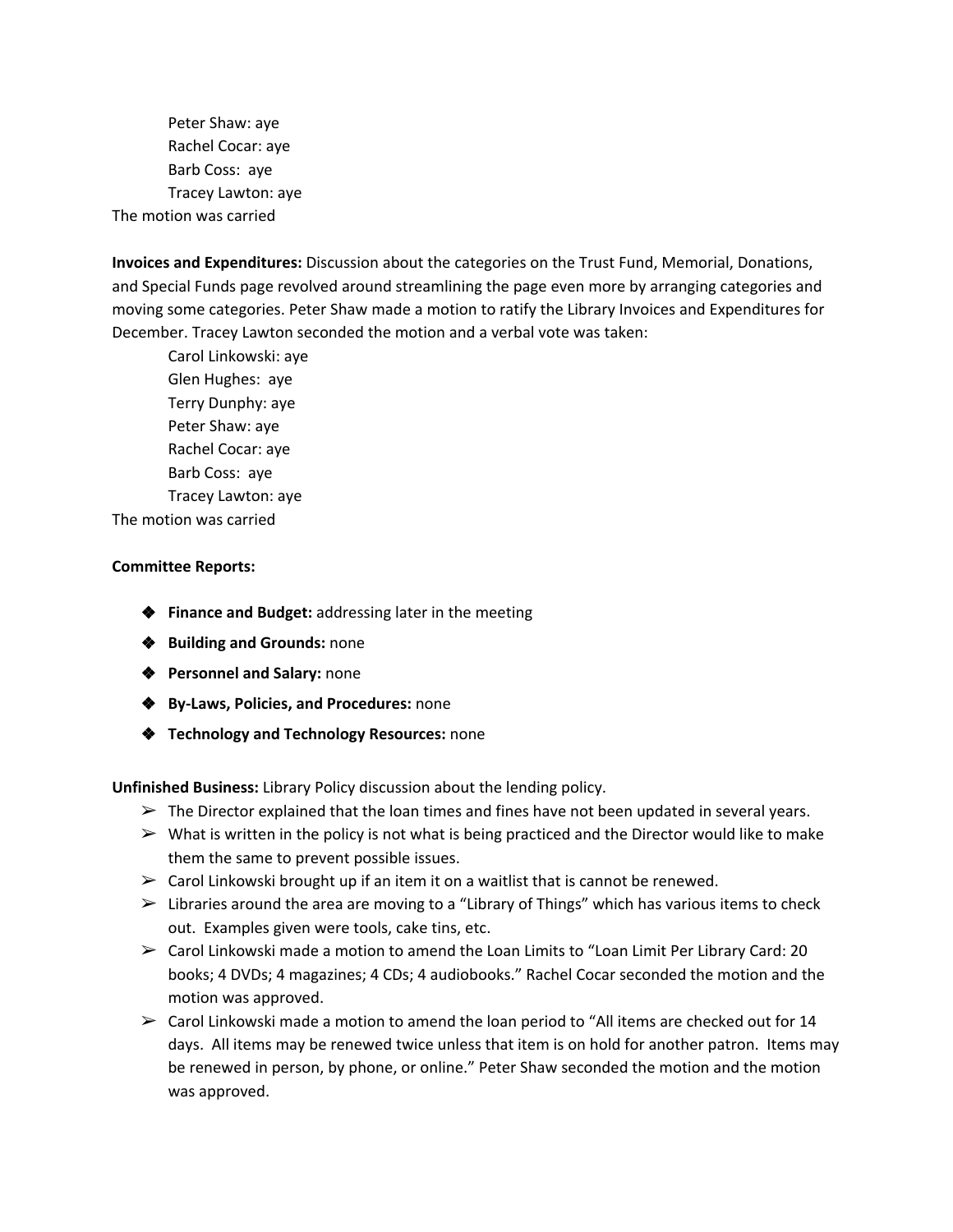- $\triangleright$  Glen Hughes questioned whether Paragraph A line 1 "resources purchased by the taxpayers of the City of Dixon" should be broadened to include other ways that items are purchased. For example including trusts, memorials, grants, etc. Antony Deter will look at the wording of this to possibly change it.
- $\triangleright$  Glen Hughes suggested that paragraph C clarify why the audio-visual can not be dropped into the outside drop box with "Audio-visual material must be returned to the circulation desk due to risk of damage." Glen Hughes made a motion to approve the change. Terry Dunphy seconded it and the motion was carried.
- $\triangleright$  Glen Hughes suggested to hold more discussion of Loan and Return of Materials so new business could be discussed.

### **New Business:**

**Sexual Harassment Policy:** Director Deter gave a copy of the city's updated policy that Rob LeSage updated to meet State requirements. The Director explained that the phrases "City of Dixon" and "City Council" would need to be changed to the "Dixon Public Library" and "Library Board" respectively throughout the policy. Carol Linkowski made a motion to approve the new Harassment and Sexual Harassment Policy with the above changes made. Barb Coss seconded the motion and the motion was approved.

## **Proposed Budget:** Found on the spreadsheet 12C

- $\triangleright$  Medical insurance: The amount was figured by the current amount and an 18% increase for the 4 months of 2019. There was also \$11,448.96 added in case the Director opts to begin insurance September 1, 2018.
- $\triangleright$  Salaries: Budgeted for a 3% raise. Allen Philhower was moved to full time because he was mistakenly listed as part time even though his salary has always come from full time salary budget. There is a request for the amount of extra hours to move from 150 hours to 200 hours. The increase is to cover the extra programs and coverage throughout the year. The total increase asked for in salaries is \$17,247.68.
- ➢ Materials Databases increase is for new programs going in within the year: Odio ebook service; Mango language learning; and newspaper.com allows access to Illinois based newspapers that have already been digitized. Boopsie will build an app for the library which will be put in the Apple and Android app stores. This will allow patrons to put a Library App on their cell phone.

Glen Hughes made a motion to approve the 2018-2019 budget as presented. Peter Shaw seconded the motion and a verbal vote was taken:

Carol Linkowski: aye Glen Hughes: aye Terry Dunphy: aye Peter Shaw: aye Rachel Cocar: aye Barb Coss: aye Tracey Lawton: aye